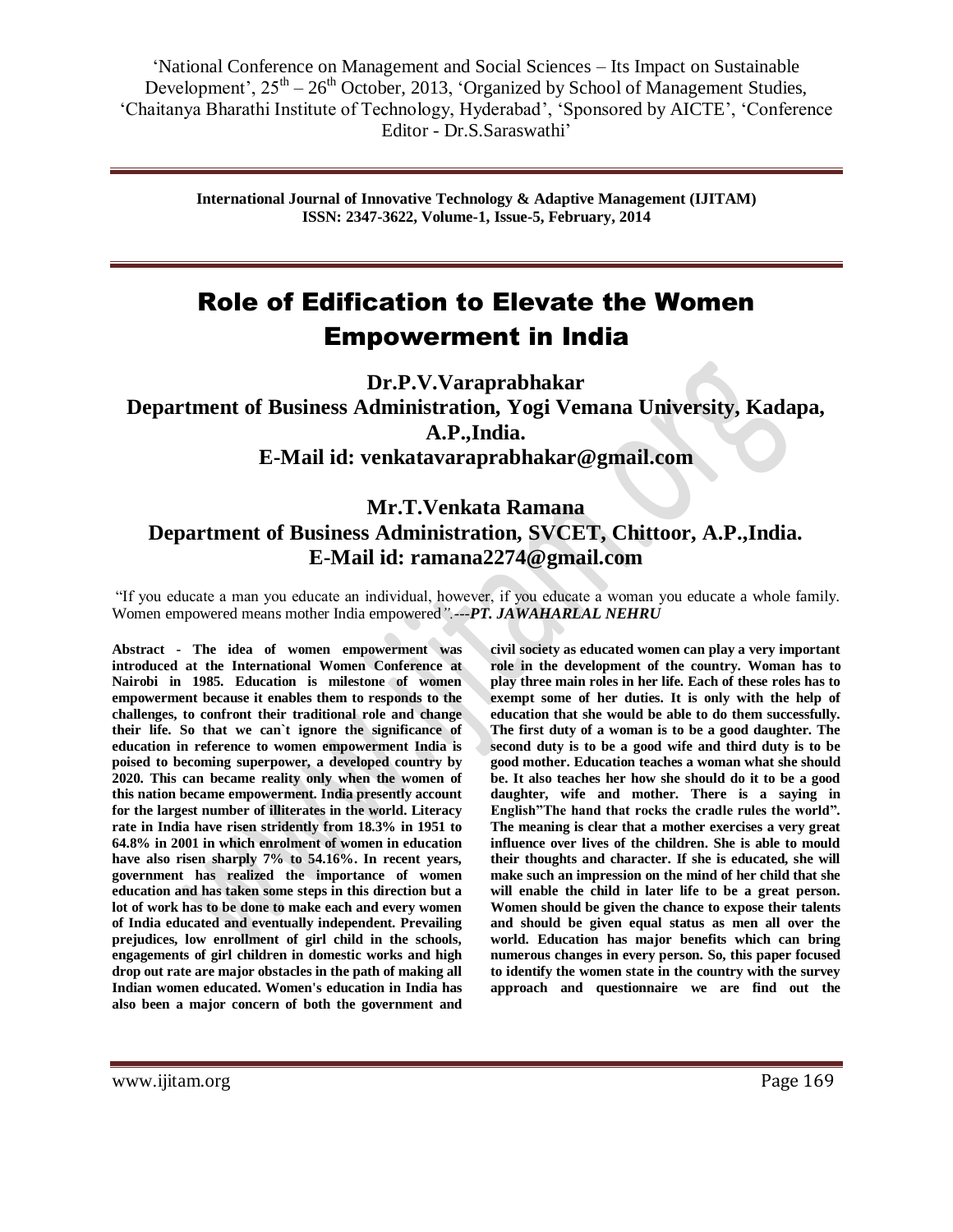> **International Journal of Innovative Technology & Adaptive Management (IJITAM) ISSN: 2347-3622, Volume-1, Issue-5, February, 2014**

#### **recommendation for effective participation of women in the global market.**

**Keywords:** Women life style, living standards, traditional values, personal life and commitments.

## I. INTRODUCTION

There are a variety of understandings of the term empowerment due to its widespread usage. If empowerment is looked upon in terms of ability to make choices: to be disempowered therefore, implies to be denied choice. The notion of empowerment is that it is inescapably bound up with the condition of disempowerment and refers to the processes by which those who have been denied the ability to make choices acquire such ability. Thus, there could be statistical swells indicating improvements in indicators of gender equality, but unless the intervening process involved women as agents of that change, one cannot term it as "*empowerment*".

People who exercise a great deal of choice in their lives may be very *powerful***,** but they are not *empowered*, because they were never disempowered in the first place. Empowerment cannot be defined in terms of specific activities or end results because it involves a process whereby women can freely analyze, develop and voice their needs and interests, without them being pre-defined, or imposed from above. The assumption that planners can identify women's needs; runs against empowerment objectives.

*"To call woman the weaker sex is a libel; it is man's injustice to woman. If by strength is meant brute strength, then, indeed, woman is less brute than man. If by strength is meant moral power, then woman is immeasurably man's superior: Has she not greater intuition, is she not more selfsacrificing, has she not greater powers of endurance, has she not greater courage? Without her man could not be. If non-violence is the law of our being, the future is with woman. Who can make a more effective appeal to the heart than woman?"*

#### *Mahatma Gandhi*

 $\overline{a}$ 

The status and role of women and related issues, have attracted the attention of the academicians, political thinkers and social scientists both in developing as well as developed countries, partially due to the observance of the International Decade of Women (1975-85) and partially because of the widely accepted truth that a society built on the inequality of men and women involves wastage of human resources which no country can afford.

With swelling literatures on empowerment of women and with voluminous amount of public expenditure on women empowerment schemes, it becomes imperative to understand the concept of empowerment of women so as to have a better understanding of its policy implications.

In this paper we have dealt with the concept of empowerment of women in the first section and in the second section we deal with a specific but the most important determinant of empowerment of women i.e., decision making capacity or autonomy in decision making.

The present paper tries to focus on the measurement of empowerment of women through enhancement in autonomy in decision making wherein women"s participation in employment acts as a catalyst. For this study we largely draw data from the primary survey conducted for 448 females in the rural areas of Allahabad District.<sup>1</sup> A sample of working and non-working women was selected for the study to understand the differences in the autonomy in decision making capacity as an indicator of empowerment with respect to their working status.

#### II. LITERATURE REVIEW

To understand the changes women undergo in becoming empowered we look at the literature on behavior change and women"s empowerment. In the first set of literature, we review factors that lead to successful change and in the second, we review what is understood as empowerment for women. Behavior Change Bandura (1986) suggests that a person's self-expectations determine whether certain behavior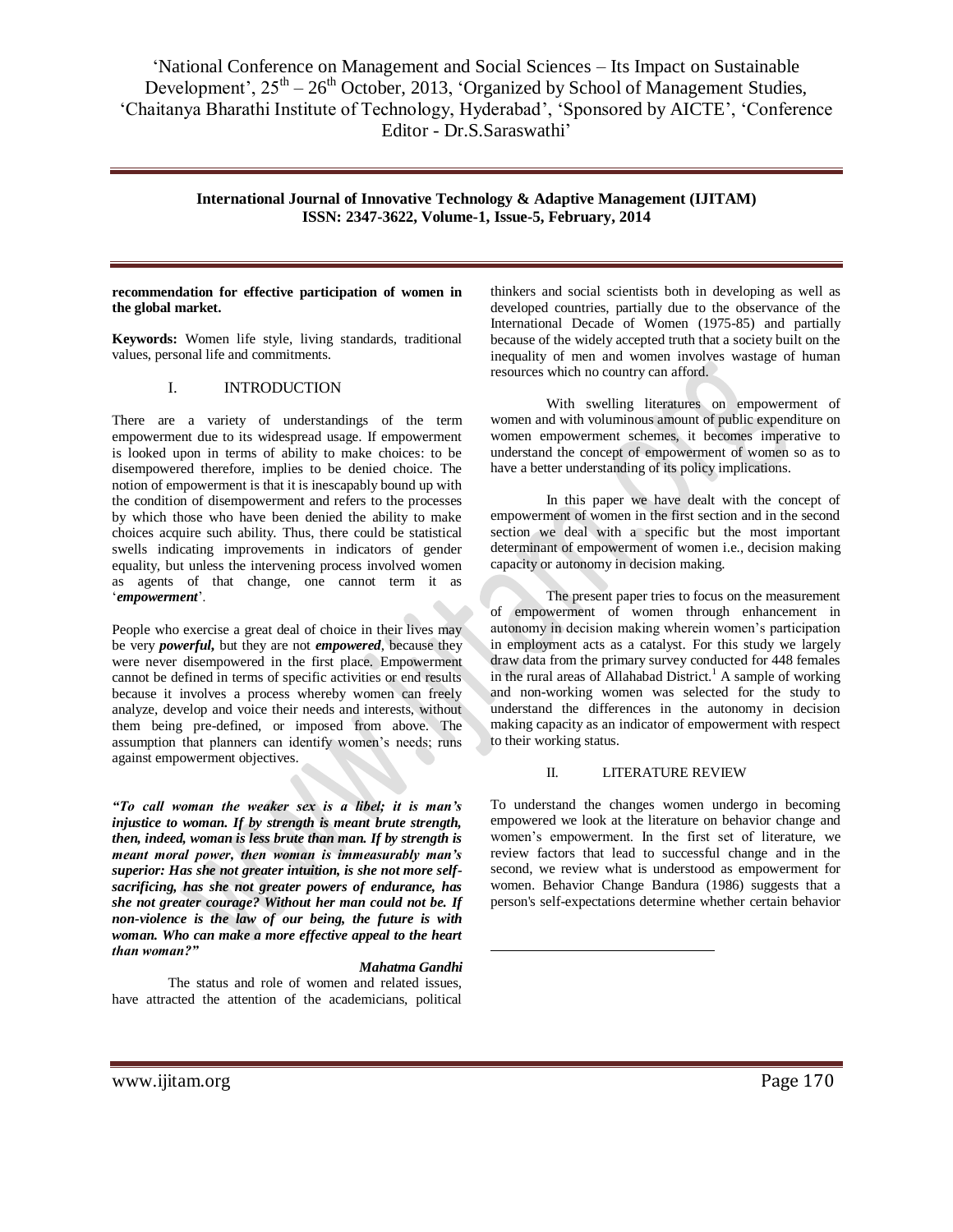> **International Journal of Innovative Technology & Adaptive Management (IJITAM) ISSN: 2347-3622, Volume-1, Issue-5, February, 2014**

will be undertaken, the extent of effort expended by the individual, and

whether the individual can persist in the face of challenges encountered. This notion of self-efficacy is mediated by a person's beliefs or expectations about his/her ability to achieve certain tasks effectively or exhibit certain behaviors (Hackett & Betz, 1981). For example, individuals with low self-efficacy limit their participation when making difficult behavior changes and are more likely to give up when faced with obstacles. Their efficacy beliefs about themselves serve as barriers to change, and in this case, their own empowerment (Hackett & Betz, 1981). Furthermore, selfefficacy is not necessarily an in-born trait but can be acquired and nurtured (Hackett & Betz, 1981). This makes the concept of self efficacy particularly relevant to our study. Bandura (1986) identifies four ways in which self-efficacy and selfefficacy expectations are acquired: performance accomplishments, vicarious learning, verbal persuasion, and physical/affective status. Performance accomplishments are beliefs that stem from the reactions that individual accomplishments are greeted with. A positive assessment encourages selfefficacy

beliefs and the expectation that similar behaviors will be well received in the future. Vicarious learning results in beliefs that are acquired by observing modeling change further enhances self-efficacy. Changes based on verbal persuasion, affective status and modeling behavior can lead to significant changes in self–belief and self-expectation. behaviors. When the modeling behavior is undertaken within similar contexts1, such as gender, economic and social class, it presents a realistic option. Verbal persuasion and affective status 2 also encourage self-efficacy. Persuading women to attempt positive behavior change and providing a supportive environment in which women can attempt According to Bandura (1986) and Pajares (1996), changes in personal factors (such as self-efficacy) can affect individual behavior (willingness to take risks) and impact environmental factors (family and society). These relationships are reciprocal and reinforcing. This suggests that strategies which are purposefully introduced to enhance women"s personal factors (self efficacy) can lead to reinforcing behaviors (such as self assertive behavior) which in turn can impact and reinforce environmental factors (such as alteration of familial relations).

## III. OBJECTIVES OF THE STUDY

- To know the essence of women empowerment
- To know the work participation of women in the corporate

## IV. METHODOLOGY

The research design adopted in this study is Descriptive research. The researcher had used both the primary as well as secondary data. The primary data was collected using a structured questionnaire from the participants of the job rotation system i.e. from area specialist , working and non working women and secondary data from financial websites, business magazines, newspapers, journals, WE records, employee"s handbook, HR handbook and policies and from company website. The sample size was 100 and the sampling techniques adopted were simple random sampling. Scoring scheme was evolved to quantify the data. The data was analyzed using Percentage analysis, weighted average, Chi square test.

## V. ESSENCE OF WOMEN EMPOWERMENT

There are a variety of understandings of the term 'empowerment' due to its widespread usage. Yet this widely used term is rarely defined. The claims for women"s empowerment to be the goal or ultimate objective of many development policies and programmes leads to a demand for indicators of empowerment, both to reveal the extent to which women are already empowered, and also to evaluate if such policies and programmes have been effective towards their stated aims.

To understand clearly the concept of empowerment, it is important to delineate certain overlapping concepts.

#### *(a) Social Inclusion Key to Empowerment*

Empowerment is described as *"the enhancement of assets and capabilities of diverse individuals and groups to engage, influence and hold accountable the institutions which affect them."* Social inclusion is defined as *"the removal of*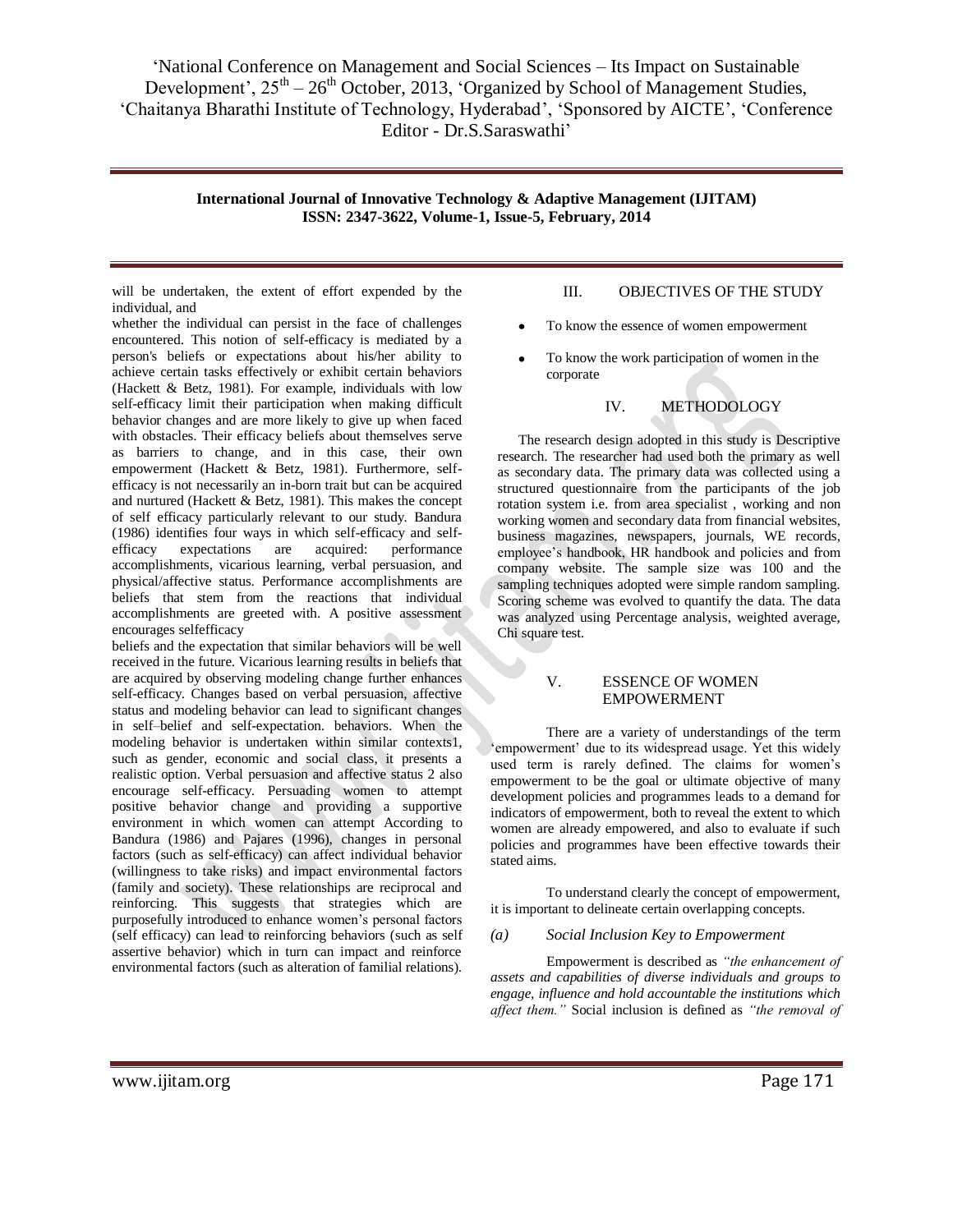## **International Journal of Innovative Technology & Adaptive Management (IJITAM) ISSN: 2347-3622, Volume-1, Issue-5, February, 2014**

1

*institutional barriers and the enhancement of incentives to increase the access of diverse individuals and groups to assets and development opportunities.<sup>2</sup> "* Thus, empowerment process, operates "from below" and involves agency, as exercised by individuals and groups. Social inclusion, in contrast, requires systemic change that may be initiated "from above."

#### *(b) Gender Equality and Women's Empowerment*

There could be statistical swells indicating improvements in indicators of gender equality, but unless the intervening process involved women as agents of that change, one cannot term it as empowerment. Whereas the role of agency in the discourse on empowerment assumes prime importance*,* gender equality or equity indicates the degree of equivalence in life outcomes for women and men, recognizing their different needs and interests and requiring a redistribution of power and resources.

#### *(c) Powerful and Empowerment*

One way of thinking about power is in terms of the *ability to make choices*: to be disempowered, therefore, implies to be denied the choice. Thus, the notion of empowerment is that it is inescapably bound up with the condition of disempowerment and refers to the processes by which those who have been denied the ability to make choices acquire such ability. (The word 'acquire' is very important here). In other words, empowerment entails a *process of change*. People who exercise a great deal of choice in their lives may be very *powerful*, but they are not *empowered* in the sense in which empowerment has been described here, because they were never disempowered in the first place.<sup>3</sup>

There are various attempts in the literature to develop a comprehensive understanding of empowerment through breaking the process down into key components. Kabeer's  $(2001)^4$  understanding of "choice" comprises three inter-related components:

**Resources:** or *"enabling factors"* or *"catalysts"* for conditions under which empowerment is likely to occur i.e., they form the conditions under which choices are made;

**Agency:** which is at the *heart of the process* through which choices are made, and;

**Achievements,** which are conceived as the outcomes of choices.

According to Naila Kabeer, empowerment is *"the expansion in people's ability to make strategic life choices in a context where this ability was previously denied to them."* According to Kabeer, empowerment cannot be reduced to a single aspect of process or outcome. How women exercise choice and the actual outcomes will depend on the individual. Choices will vary across class, time and space. Moreover, impacts on empowerment perceived by outsiders might not necessarily be those most valued by women themselves.

Thus, there could be statistical swells indicating improvements in indicators of gender equality, but unless the intervening process involved women as agents of that change, one cannot term it as empowerment. *Understanding empowerment in this way means that development agencies cannot claim to empower women* rather they can provide appropriate external support and intervention, which can however be important to foster and support the process of empowerment i.e., act as facilitators*.* 

#### *Consensus on Macro and Micro Indicators of Empowerment*

There are a variety of ways in which indicators of empowerment can be developed. Each have some value, but none can be taken as complete or absolute measure, because the nature of empowerment as a multi-faceted concept means that it is not readily quantifiable. To understand empowerment it is helpful to divide indicators of empowerment into two categories: those which attempt to measure women"s empowerment at a broad societal level, in order to gain information and make comparisons between countries (GEM, GDI), and those which are developed in order to measure the effects of specific projects or programmes or catalytic factors (education, employment etc.)

 $\frac{1}{2}$ Bennett

<sup>&</sup>lt;sup>3</sup> Naila Kabeer, 1999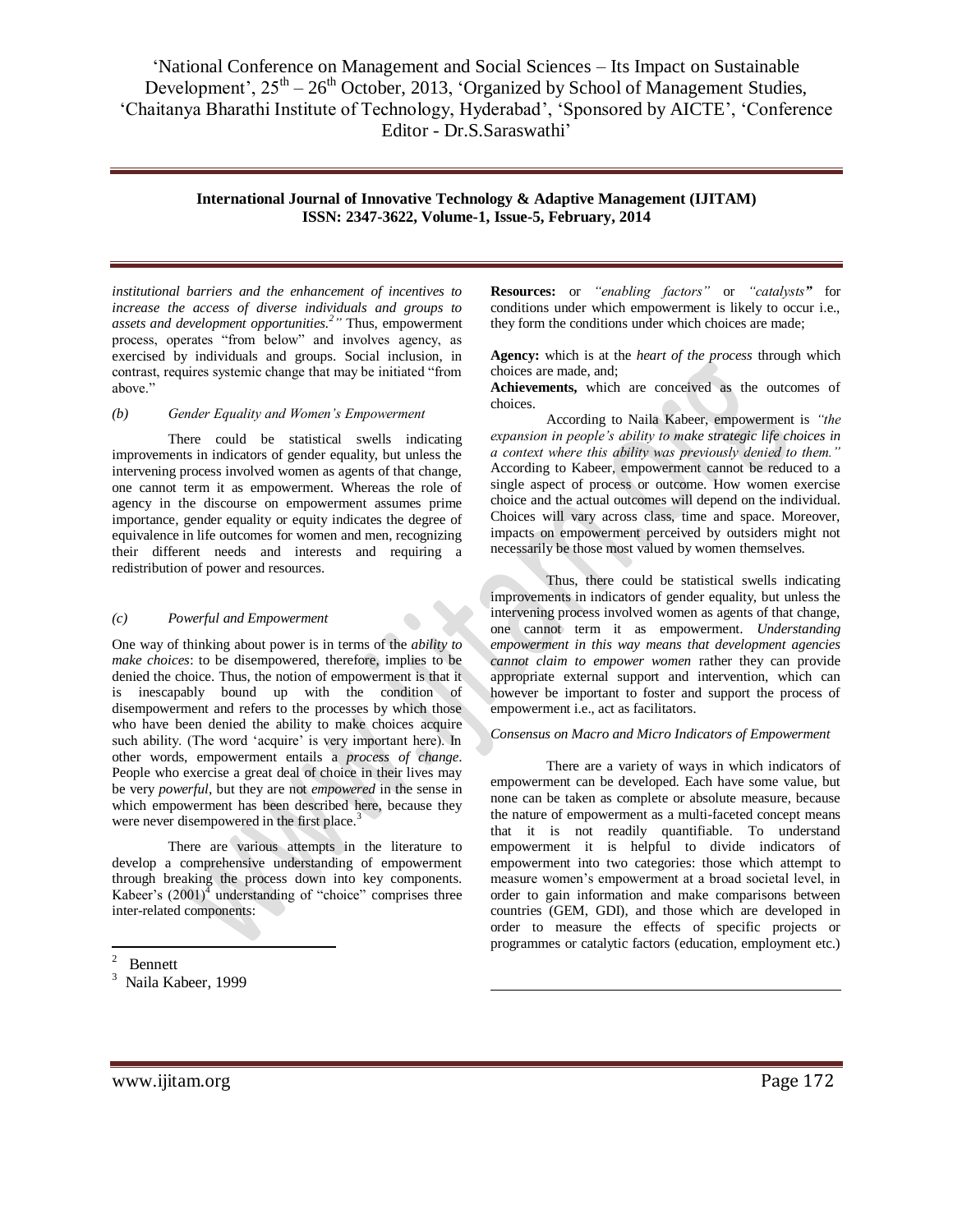> **International Journal of Innovative Technology & Adaptive Management (IJITAM) ISSN: 2347-3622, Volume-1, Issue-5, February, 2014**

requiring a micro approach involving women themselves as agents of change.

There have been several efforts to devise micro indicators of empowerment. In this effort, Naila Kabeer, Linda Mayoux, Anne Marie Goetz, Rahman, Ackerley, JSI (John Show International researchers), Sara Longwe and Hashmi have provided their own indicators.

JSI defines empowerment in a behavioral sense as the ability to take effective action encompassing inner state (sense of self, of one"s autonomy, self-confidence, openness to new ideas, belief in one"s own potential to act effectively) and a person"s status and efficacy in social interactions. In particular, it is the ability to make and carry out significant decisions affecting one's own life and the lives of others.

An increasing body of research indicates that commonly used proxy variables such as education or employment are conceptually distant from the dimensions of gender stratification that are hypothesized to affect the outcomes of interest in these studies, and may in some cases be irrelevant or misleading<sup>5</sup>. In response, there have been increasing efforts at capturing the process through direct measures of decision-making, control, choice, etc. Such measures are seen as the most effective representations of the process of empowerment by many authors since they are closest to measuring agency<sup>6</sup>. It could be argued that the indicators with "*face validity*" (i.e. indicators of empowerment based on survey questions referring to very specific, concrete actions) represent power relationships and are meaningful within a particular social context.

Certain empirical examples cited from the review of literature point out to the fact that mere swells in government programmes for empowerment of women do not guarantee women"s empowered status. For example Goetz and Sen Gupta's<sup>7</sup> study of credit programs in Bangladesh challenges the assumption that loans made to women are always used by women. They found that in two-thirds of the loans in their

 $\overline{a}$ 

study, men either significantly or partially controlled the credit women brought into the household. Women were unable to make their own decisions on how to invest or use the loan. This is an important finding as it supports Mayoux's<sup>8</sup> point that empowerment cannot be assumed to be an automatic outcome of microfinance programs. Thus, a micro approach is required to assess the real situation.

## VI. ANALYSIS AND RESULTS

Looking into the above discussions on the concept of empowerment let us now study as to how far participation in workforce by women acts as a catalyst to empower them. As deduced from the review on the concept of empowerment, it is a "*process*," as opposed to a condition or state of being.

As stated in the Section I of the paper the process of empowerment can be visulaied as under, with female work participation in the labour market as a catalyst for change and women as agents of the change. Enhanced autonomy in decision making is supposed to be as an outcome of the process of empowerment.

#### **Autonomy in Decision Making as an Important Indicator of Women Empowerment:**

Women empowerment in society and family are closely linked to decision making influence. Autonomy in decision making has been measured in terms of participation of women in household responsibilities. To ascertain the influence of work participation of women on decision making, an important indicator of empowerment of women, we analyze the difference in participation in decision making on various issues categorized as under among workers and non-workers.

**1. Trivial Issues (TI):** includes decision in making in what items to cook and answering freely to questions asked.

**2. Issues Related to Own Self (IROS):** Obtaining health care for own health, decision making in going for outings, purchasing requirements for own self, visiting and staying with parents/friends/relatives.

1

<sup>5</sup> Mason 1995, p.8-11

<sup>6</sup> Hashemi et al. 1996; Mason 1998, Mason and Smith 2000; Malhotra and Mather 1997

<sup>&</sup>lt;sup>7</sup> Goetz and Sen Gupta's 1996

<sup>8</sup> Linda Mayoux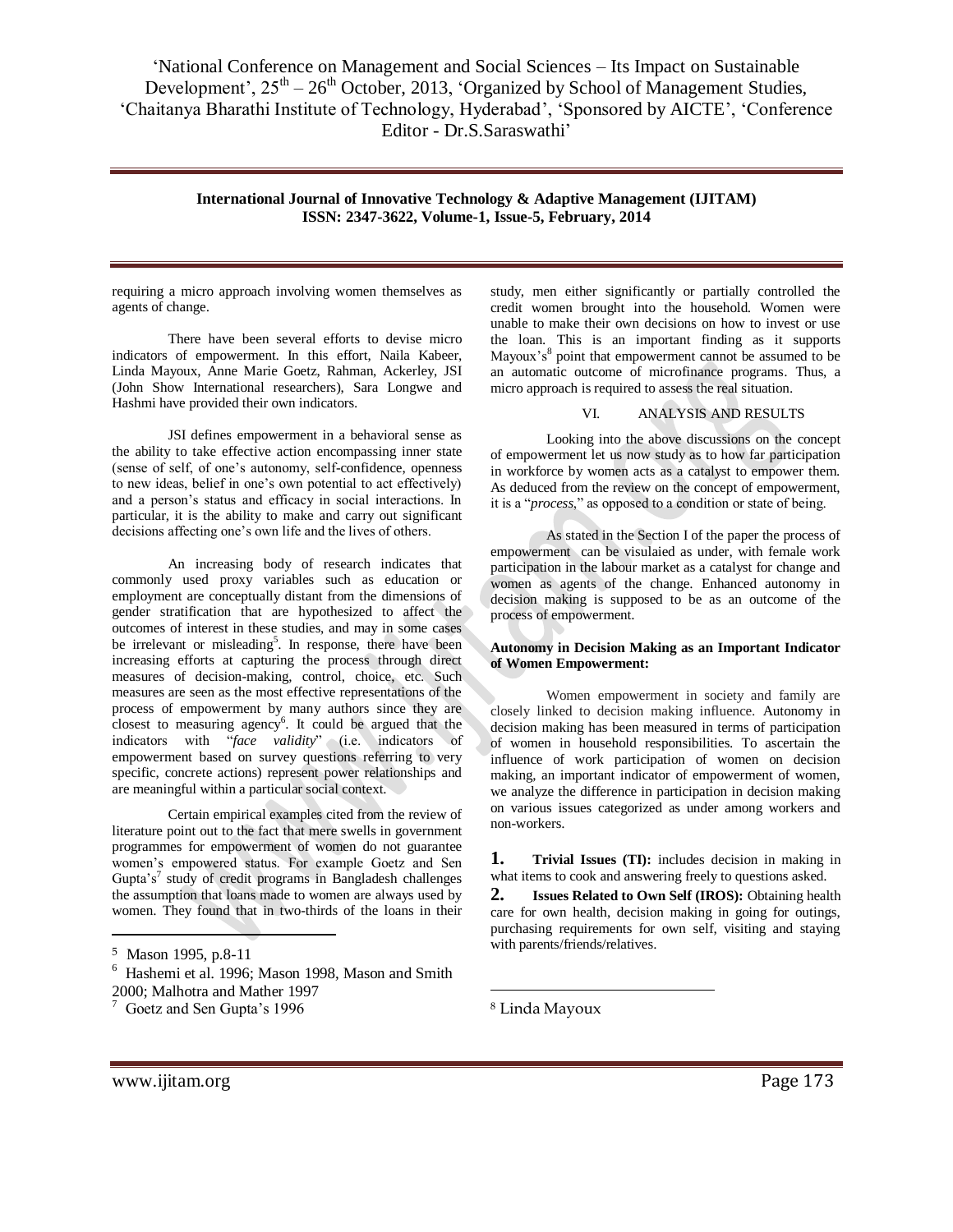> **International Journal of Innovative Technology & Adaptive Management (IJITAM) ISSN: 2347-3622, Volume-1, Issue-5, February, 2014**

> > $\overline{a}$

**3. Issues Related to Children (IRC):** Decision making in purchasing requirements for children and decision making in education of children.

**4. Critical Issues (CI):** Decision making with respect to expenditure in marriages, borrowing money to meet household demands, borrowing money to start business, paying back of debts and control over using earned or saved money.

From the Table 1 following points emerge:

**1.** Participation in decision-making was found higher for the working women as compared to the non-working women in all aspects of household decision making. Higher the participation in decision making higher is the degree of autonomy. Still one needs to look into the nature of this participation of women.

**2.** The magnitude of decision making varies across trivial issues, issues related to own self, issues related to children and critical issues.

**3.** For matters relating children autonomy were highest. All working women had autonomy in issues relating to children. Only 5% non-working women were not allowed or did not take part in decision making.

**4.** In case of issues classified as trivial issues the female participation in decision making is extremely high among working women whereas 9% non-working women did not enjoy autonomy in such issues.

**5.** For the issues related to own self autonomy ranged roughly between 10 to 20 percent. Autonomy in going for outing or visiting friends/relative/parents i.e., freedom of mobility was most restricted. On health issues around 66 percent non-workers made joint decisions. Independent decision making in own health related issues was almost double for workers.

Decision making was most restricted in financial matters. Around 25-50 percent women did not participate in such decisions with variations in the levels of participation with respect to their status. Around 40 percent non-working women did not participate in decision-making in financial matters relating to borrowing money for household demands, starting business and paying back debts.

The Table 2 has been developed to show very clearly the magnitude of participation or autonomy in decision making and variations according to various issues concerned. The facts revealed from this table reiterate the findings inferred from the previous table.

The Table 3 shows variations in the magnitude of autonomy in decision making across occupational categories. Though, working women in all categories showed very high autonomy in trivial issues, in issues relating children autonomy was restricted for family land workers and women as supervisory work on family land.

In issues relating own self, autonomy was again restricted in these two occupational categories. Most important difference comes when we look into critical issues. Infact, three distinct categories emerge. First category comprising the family land workers and supervisory workers on family land had very low decision making autonomy. The second category of agricultural labourers, self employed and regular and salary employed had low to very low autonomy. Interestingly, the third category of causal labourers and cultivators had moderate autonomy in critical financial issues.

For the first category workers no money income or earnings are available thus, on issues of finances their autonomy was restricted. For casual labourers' families were very poor with male counterpart mostly casual workers too, had moderate autonomy in decision making.

Among the occupation categories interestingly regular or salaried women employees reported to have never experienced spousal violence. Those workers with no nominal monetary income (family land workers and supervisory work on family land) experienced maximum spousal violence followed by agricultural labourers.

## **Levels of Assertiveness and Subjection to Spousal Violence:**

An interesting study by Irene Casique, "Empowerment of Women: the Well-being of Women and Families in Mexico', explores the effect of Mexican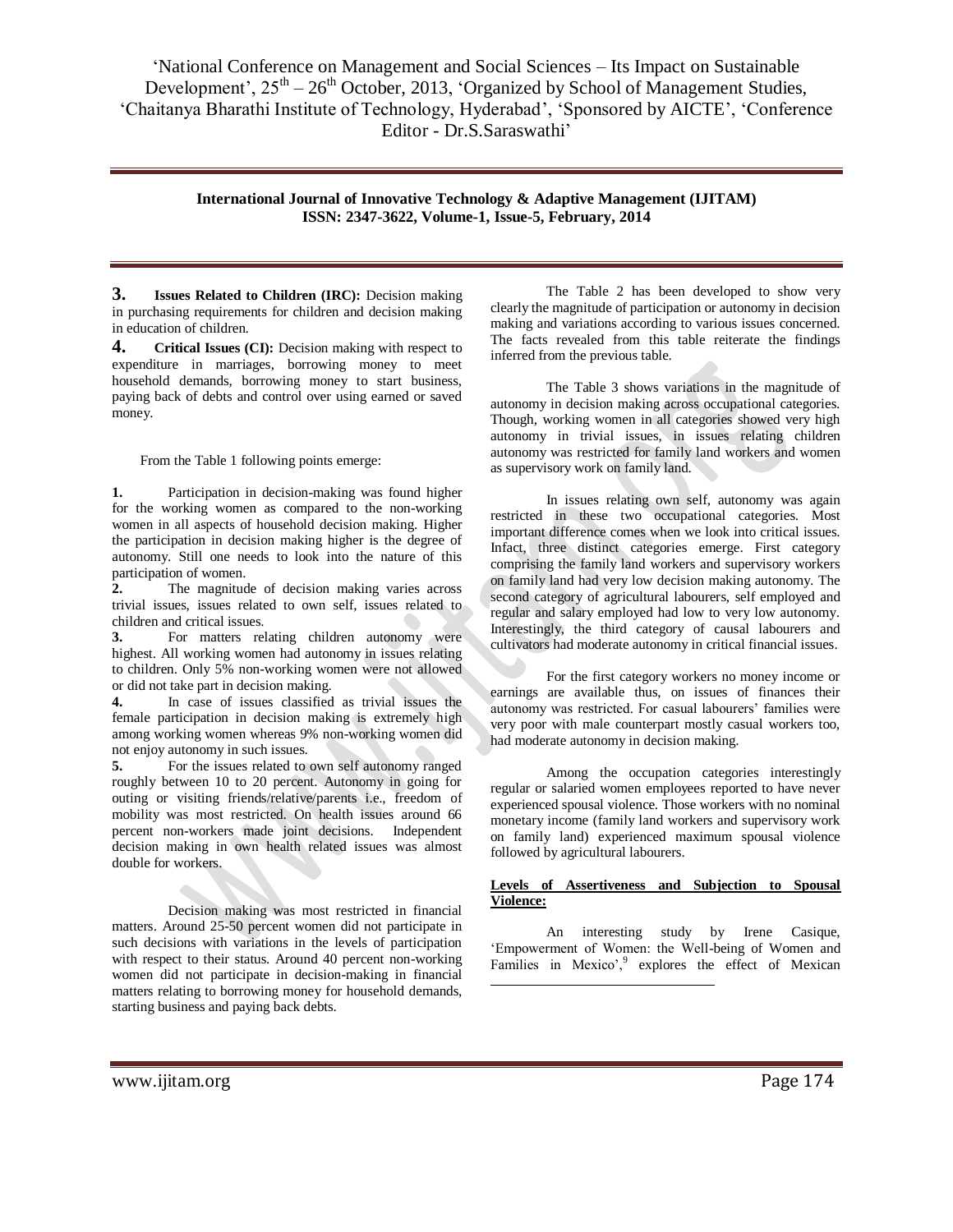## **International Journal of Innovative Technology & Adaptive Management (IJITAM) ISSN: 2347-3622, Volume-1, Issue-5, February, 2014**

women"s labor force participation and women"s decisionmaking power on women"s risk of experiencing domestic violence.

She brings out in her study that women"s participation in the labor market and higher decision-making power appear as factors increasing women"s likelihood of being victims of domestic violence.

To test this fact in our empirical study we analyze women"s incidence to domestic violence with respect to her assertiveness in participation in decision making in the household responsibilities.

In order to access the prevalence of domestic violence, question was asked to the women respondents if they were beaten or physically mistreated by their in-laws or husband. There exists significant limitation of the data collected in this respect. There exists a culture of silence to not only accept violence as their fate but also be silent about it and not express. Such women do not even reveal violence against them to their parental relatives. When such a sensitive question was asked responses had to be elicited very tactfully. The fact that in patriarchal societies women are not only socialized into being silent about their experience of violence but traditional norms teach to accept, tolerate and even rationalize domestic violence<sup>10</sup>, has been well proved in the empirical study.

Casique"s findings find its reflections in the present study also, as women"s participation in labour market and decision making has implications on the levels of domestic violence. Among those respondents who responded to have been always assertive, incidence of spousal violence was often.

Lastly, the following case study puts forth a question for the policy makers on their celebrations of increasing female particiaption rates assuming it to be relfection of women"s improved status in the soicety.

## **7. RECOMMENDATIONS:**

- Gender policies emphasize a greater participation of women in the labour market, while analysts of social exclusion stress employment-based inclusion for vulnerable or excluded groups.
- $\hat{\cdot}$  The empirical study points out to the fact that mere celebrations of the statistical swells in Female Work Participation Rates does not ensure women"s empowered status, rather the quality of work involved is also an important determinant.
- The order of domain suggests a process of empowerment that begins at the level of a woman"s individual consciousness and becomes externalized through greater physical mobility, raised awareness levels, increased autonomy in decision making i.e., a strong role in the household, greater self esteem and, eventually, meaningful participation in the larger community. The empowerment process is not as linear as the description suggests, but more similar to a loop or spiral.
- The change in development policies from the focus on women"s active role in production as a means to more efficient development, to the approach of women"s empowerment through women organizing for greater self-reliance, has also meant a change in policies for the enhancement of women"s economic role. The role of agency in assessing empowerment of women is because of the many examples in the literature of cases in which giving women access to resources does not lead to their greater control over resources, where changes in legal statutes have little influence on practice where political leaders do not necessarily work to promote women"s interests. Thus, while resources – economic, social and political- are often critical in ensuring that women are empowered, they are not always sufficient. Without women"s individual or collective ability to recognize and utilize resources in their own interests, resources cannot bring about empowerment.

## **REFERENCES**

<sup>10</sup> National Family Health Survey, 2011-12, p. no. 71

 $\overline{a}$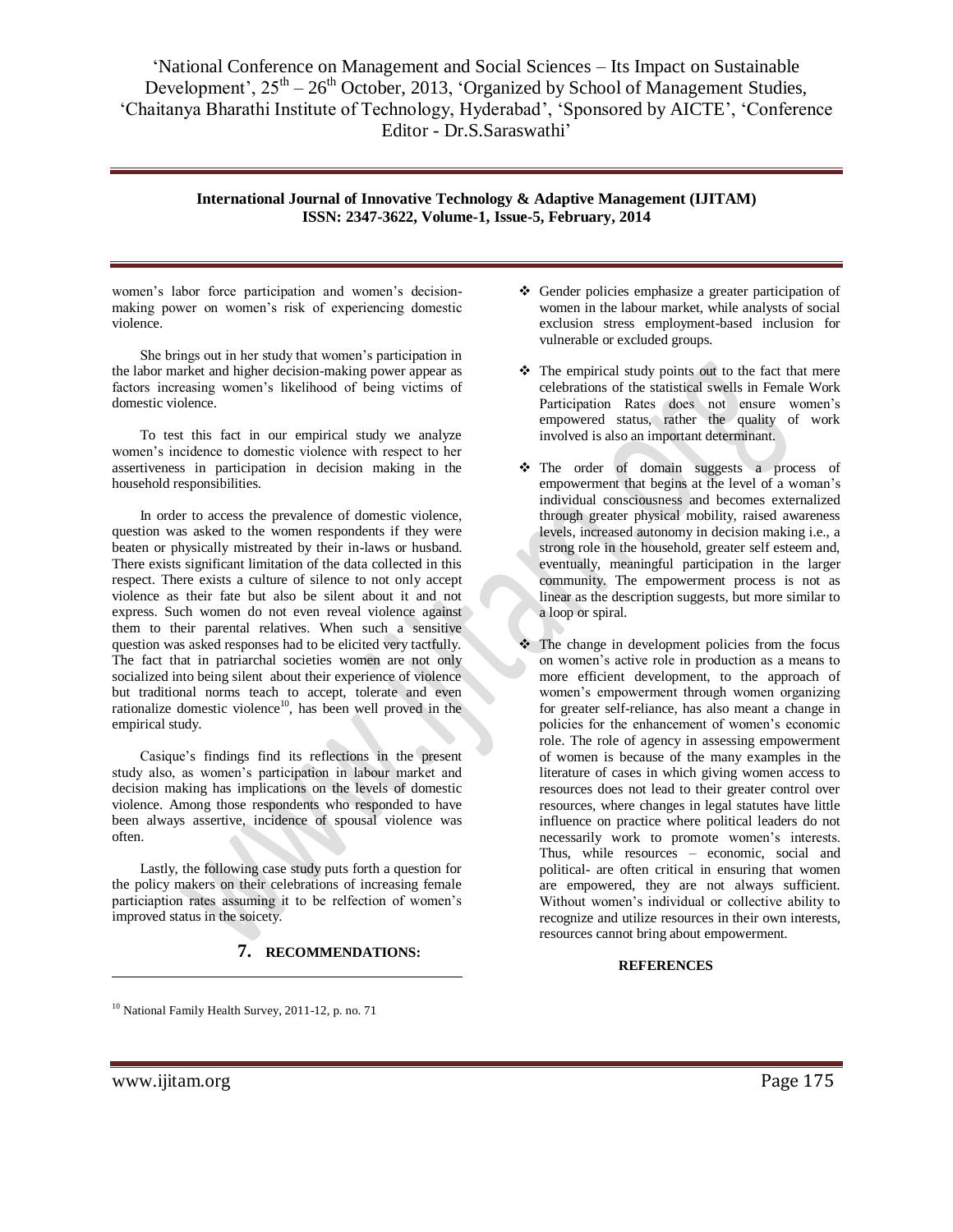## **International Journal of Innovative Technology & Adaptive Management (IJITAM) ISSN: 2347-3622, Volume-1, Issue-5, February, 2014**

- 1. Bennett, Lynn, (2002), "Using Empowerment and Social Inclusion for Pro-poor Growth: A Theory of Social Change", Working Draft of Background Paper for the Social Development Strategy Paper, Washington, DC, World Bank.
- 2. Goetz, Anne Marie and Rina Sen Gupta, (1996), "Who takes the credit? Gender, Power, and Control over Loan Use in Rural Credit Programs in Bangladesh." *World Development*  24(1), pp. 45-63.
- 3. Hashemi, Syed M., Sidney Ruth Schuler, and Ann P. Riley, (1996), "Rural Credit Programs and Women"s Empowerment in Bangladesh." *World Development* 24(4), pp. 635-653.
- 4. Kabeer, Naila, (2001), "Reflections on the Measurement of Women"s Empowerment", in Discussing Women"s Empowerment-Theory and Practice, Sida Studies No. 3. Novum Grafiska AB, Stockholm.
- 5. Kumar, Prahlad and Paul, Tinku, (2004), "Informalization and Need for Gender Sensitive Statistics", paper presented in a National Conference by Indian Political Economy Association on "Globalization, State and the Weaker Sections' held at G.B Pant Social Science Institute on 11-12 June, 2004*.*
- 6. Malhotra, Anju and Mark Mather, (1997), "Do Schooling and Work Empower Women in Developing Countries? Gender and domestic decisions in Sri Lanka." *Sociological Forum*  12(4), pp. 599-630.
- 7. Mason, Karen, (1998) "Wives" Economic Decision-Making Power in the Family: Five Asian Countries." pp. 105-133 in 'The Changing Family in Comparative Perspective: Asia and the United States' eds. by Karen Oppenheim Mason, Honolulu, East-West Center.
- 8. Mayoux, Linda, (2000), "Micro-Finance and the Empowerment of Women: A Review of the Key Issues', Geneva, International Labor Organization, available on-line at Ilo\_data/public/english/employment,/finance/
- 9. Paul, Tinku (2004), 'Gender Dimensions of Development', in "Human Development: Concept and Issues in the Context of Globalization" Edt. by S.K. Pant, Rawat Publications.
- 10. Sen, Gita and Caren Grown, (1987), "Development, Crises, and Alternative Visions: Third World Women"s Perspectives*", Monthly Review Press*, New York.
- 11. Bosch, Ellie (2002), *Micro-finance: New Wine in a New Bottle, A Supplementing Role for Cordaid and IICO*, March.
- 12. Censuses of India, C series, RGI, New Delhi, 2001.
- 13. Cheston, Susy and Lisa Kuhn (2002), "Empowering Women Through Microfinance", Unpublished Background Paper for the Micro-credit Summit 15, New York, 10-13 November (www.microcreditsummit.org).
- 14. Dasgupta, Rajaram (2005). "Microfinance in India: Empirical Evidence, Alternative Models and Policy Imperatives", *Economic and Political Weekly*, 19 March.
- 15. *District Statistical Handbook, Gajapati* (2000).
- 16. Kabeer, N. (2001), "Resources Agency Achievements: Reflections on the Measurement of Women"s Empowerment – Theory and Practice", SIDA Studies, No. 3.
- 17. Kapoor, Pramilla (2001), *Empowering the Indian Women*, Publications Division, Ministry of Information and Broadcasting, Government of India.
- 18. Malhotra, Meenakshi (2004), *Empowerment of Women*, Isha Books, Delhi.
- 19. Manimekalai, K. (2004), "Economic Empowerment of Women Through Self-Help Groups", *Third Concept*, February.
- 20. Narasiah, M.L. (2004), *Women and Microcredit*, Sonali Publications, New Delhi.
- 21. Osman, Khalil, "Microfinance Institutions: Effective Weapon in the War against Rural Poverty", www.muslimedia.com.
- 22. Pattanaik, Bijoy Kumar, "Smaranika, 2003", *Gajapati at a Glance*.
- 23. Pattanaik, Sunanda, "Smaranika, 2003", *Empowerment through SHG: A Case Study of Gajapati District*.
- 24. Sahu and Tripathy (2005), *Self-Help Groups and Women Empowerment*, Anmol Publications Pvt. Ltd., New Delhi.
- 25. Sinha, Frances (2005), "Access, Use and Contribution of Micro-Finance in India: Findings from a National Study", *Economic and Political Weekly*, April 23.

## ANNEXURES TABLE 1

## WORK PARTICIPATION OF WOMEN AND AUTONOMY IN DECISION MAKING

Status of Work *Decision Making Capacity on*.

www.ijitam.org Page 176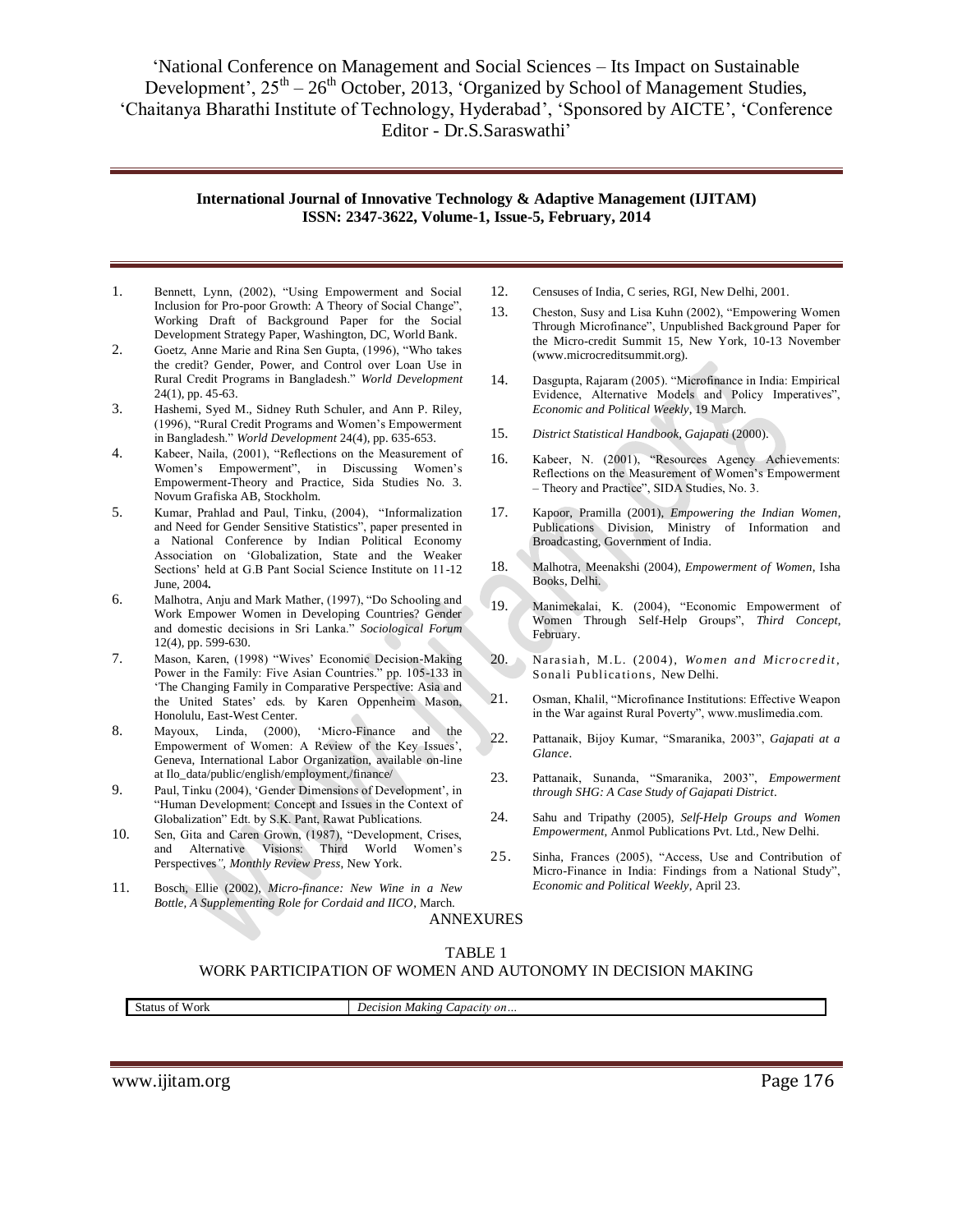|                          |                           | Decision in making in what items to cook                          |                                                  |                |  |  |  |  |  |  |
|--------------------------|---------------------------|-------------------------------------------------------------------|--------------------------------------------------|----------------|--|--|--|--|--|--|
|                          |                           | Yes Independently                                                 | Yes Jointly                                      | No/Not Allowed |  |  |  |  |  |  |
| Worker                   |                           | 207(95.0)                                                         | 9(4.1)                                           | 2(0.1)         |  |  |  |  |  |  |
| Non-worker               |                           | 183 (79.6)                                                        | 27(11.7)                                         | 20(8.7)        |  |  |  |  |  |  |
|                          |                           | Do you feel free in answering these questions                     |                                                  |                |  |  |  |  |  |  |
| Worker                   | Trivial Issues            | <b>Yes Promptly</b>                                               | <b>Yes Probed</b>                                | N <sub>O</sub> |  |  |  |  |  |  |
|                          |                           | 198 (90.8)                                                        | 10(4.6)                                          | 10(4.6)        |  |  |  |  |  |  |
| Non-worker               |                           | 190 (82.6)                                                        | 26(11.3)                                         | 14(6.1)        |  |  |  |  |  |  |
|                          |                           |                                                                   | Decision on purchasing requirements for children |                |  |  |  |  |  |  |
| Worker                   |                           |                                                                   | 167(88.4)<br>147(21.6)                           |                |  |  |  |  |  |  |
| Non-worker               |                           | 110(53.0)                                                         | 96(41.7)                                         |                |  |  |  |  |  |  |
|                          |                           | Decision on Education of Children                                 |                                                  |                |  |  |  |  |  |  |
| Worker                   | ssues related to          | 152 (71.5)<br>59(27.1)                                            |                                                  | 3(1.4)         |  |  |  |  |  |  |
| Non-worker               | Children                  | 107(51.7)                                                         | 103(44.8)                                        | 8(3.5)         |  |  |  |  |  |  |
|                          |                           |                                                                   | Decision on Own health related issues            |                |  |  |  |  |  |  |
| Worker                   |                           | 127(58.3)                                                         | 85 (39.0)                                        | 6(2.7)         |  |  |  |  |  |  |
| Non-worker               |                           | 68 (29.6)                                                         | 152(66.1)                                        | 10(4.4)        |  |  |  |  |  |  |
|                          |                           | Decision on purchasing requirements for self                      |                                                  |                |  |  |  |  |  |  |
| Worker                   | ssues Related to Own Self | 126(57.8)                                                         | 88 (40.4)                                        | 4(1.9)         |  |  |  |  |  |  |
| Non-worker               |                           | 74 (32.2)                                                         | 128(56.7)                                        | 28(12.2)       |  |  |  |  |  |  |
|                          |                           | Decision on going out visiting and staying with parents/friends   |                                                  |                |  |  |  |  |  |  |
| Worker                   |                           | 124(56.8)                                                         | 68 (31.2)                                        |                |  |  |  |  |  |  |
| Non-worker               |                           | 81 (43.0)                                                         | 100(43.5)                                        | 31(13.5)       |  |  |  |  |  |  |
|                          |                           | Decision on going for an outing                                   |                                                  |                |  |  |  |  |  |  |
| Worker                   |                           | 158 (72.5)                                                        | 51(23.4)                                         | 9(4.1)         |  |  |  |  |  |  |
| Non-worker               |                           | 111(48.3)                                                         | 81 (35.2)                                        | 37(16.1)       |  |  |  |  |  |  |
|                          |                           | Decision on expenditure on marriage                               |                                                  |                |  |  |  |  |  |  |
| Worker                   |                           | 33(16.9)                                                          | 151 (69.3)                                       | 30(13.8)       |  |  |  |  |  |  |
| Non-worker               |                           | 15(7.8)                                                           | 59(25.6)                                         |                |  |  |  |  |  |  |
|                          |                           | 153(66.5)<br>Decision on how your earned/saved money will be used |                                                  |                |  |  |  |  |  |  |
| Worker                   |                           | 45(20.6)                                                          | 150 (68.8)                                       | 7(3.3)         |  |  |  |  |  |  |
| Non-worker               |                           | 19(8.3)                                                           | 113(66.5)                                        | 58 (25.2)      |  |  |  |  |  |  |
|                          |                           | Decision on borrowing money to meet household demands             |                                                  |                |  |  |  |  |  |  |
| Worker                   |                           | 56 (25.7)                                                         | 131(60.1)                                        | 31(14.2)       |  |  |  |  |  |  |
| Non-worker               |                           | 23(10.0)                                                          | 123(53.5)                                        |                |  |  |  |  |  |  |
|                          |                           |                                                                   | Decision on borrowing money to start business    |                |  |  |  |  |  |  |
| Worker<br>a.             |                           | 41(20.6)                                                          | 123(56.4)                                        | 50(23.0)       |  |  |  |  |  |  |
| Non-worker               | <b>Critical Issues</b>    | 18 (9.5)                                                          | 112(48.7)                                        | 56(41.8)       |  |  |  |  |  |  |
|                          |                           |                                                                   | Decision on Paying back debts                    |                |  |  |  |  |  |  |
| Worker                   |                           | 50(22.9)                                                          | 122(56.0)                                        | 46(21.1)       |  |  |  |  |  |  |
| Non-worker               |                           | 18(7.8)                                                           | 110(47.8)                                        | 102(44.3)      |  |  |  |  |  |  |
| <b>Total Workers</b>     |                           | (58.6)                                                            | (35.2)                                           | (8.0)          |  |  |  |  |  |  |
| <b>Total Non-workers</b> |                           | (38.8)                                                            | (44.4)                                           | (16.8)         |  |  |  |  |  |  |
| <b>Grand Total</b>       |                           | (47.7)                                                            | (39.8)                                           | (12.5)         |  |  |  |  |  |  |

## **International Journal of Innovative Technology & Adaptive Management (IJITAM) ISSN: 2347-3622, Volume-1, Issue-5, February, 2014**

 *Source:* Field Survey, July-September, 2005.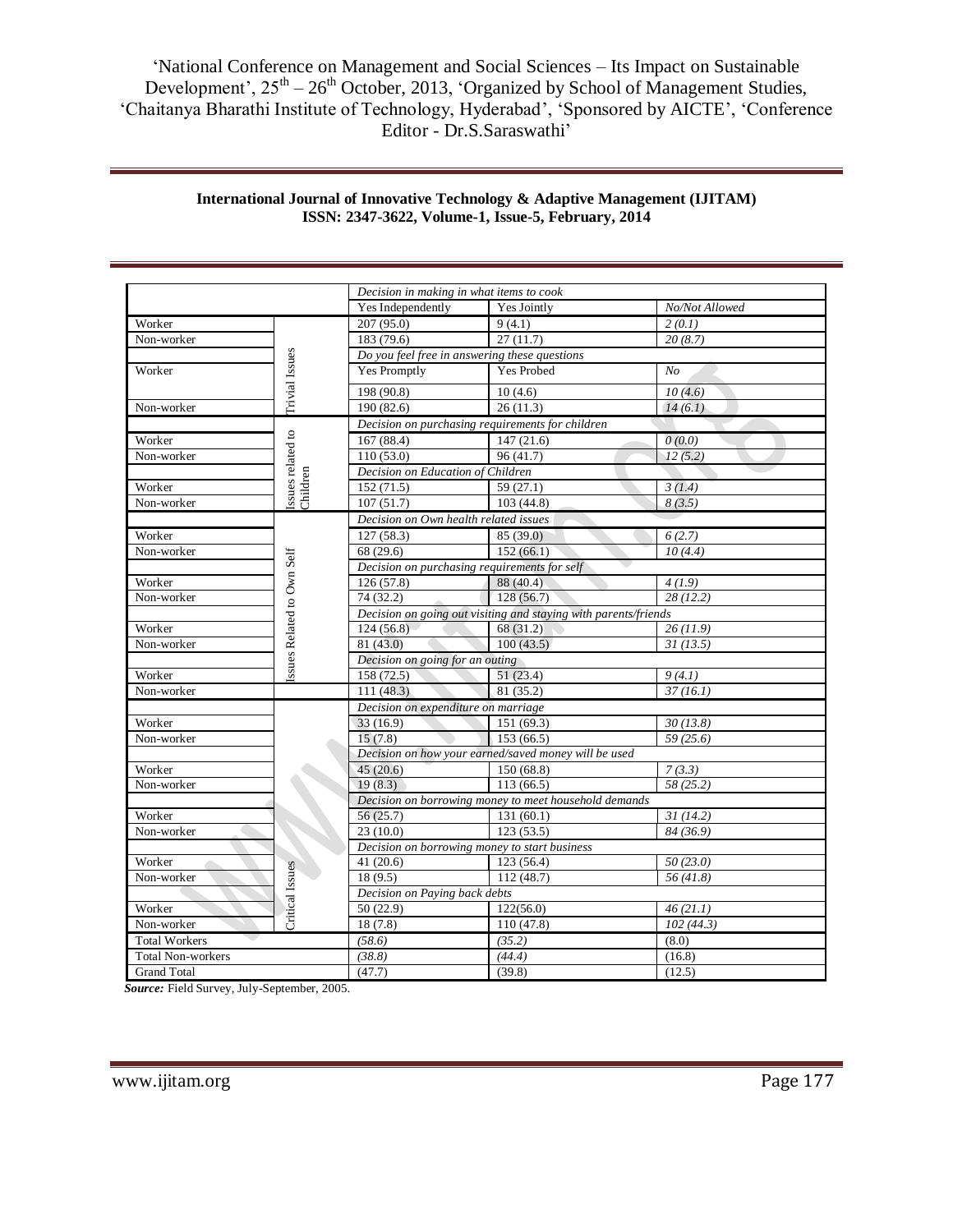## **International Journal of Innovative Technology & Adaptive Management (IJITAM) ISSN: 2347-3622, Volume-1, Issue-5, February, 2014**

| MAGNITUDE OF AUTONOMY IN DECISION MAKING               |                             |                   |  |  |  |  |  |  |  |
|--------------------------------------------------------|-----------------------------|-------------------|--|--|--|--|--|--|--|
|                                                        | Autonomy in Decision Making |                   |  |  |  |  |  |  |  |
| Type of Issues                                         | Worker                      | <b>Non-Worker</b> |  |  |  |  |  |  |  |
| <b>Trivial Issues(TI)</b>                              |                             |                   |  |  |  |  |  |  |  |
| In making in what items to cook                        | <b>VH</b>                   | H                 |  |  |  |  |  |  |  |
| Answering Freely to Questions asked                    | <b>VH</b>                   | VH                |  |  |  |  |  |  |  |
| <b>Issues Related to Children(IRC)</b>                 |                             |                   |  |  |  |  |  |  |  |
| Purchasing requirements for Children                   | <b>VH</b>                   | M                 |  |  |  |  |  |  |  |
| <b>Education of Children</b>                           | H                           | M                 |  |  |  |  |  |  |  |
| <b>Issues Related to Own Self(IROS)</b>                |                             |                   |  |  |  |  |  |  |  |
| Obtaining Health Care for Own Health                   | M                           | L                 |  |  |  |  |  |  |  |
| Going for Outings                                      | H                           | M                 |  |  |  |  |  |  |  |
| Purchasing Requirements for Own Self                   | M                           | L                 |  |  |  |  |  |  |  |
| Visiting and staying with friends, parents & relatives | M                           | M                 |  |  |  |  |  |  |  |
| <b>Critical Issues (CI)</b>                            |                             |                   |  |  |  |  |  |  |  |
| Expenditure on Marriages.                              | VL                          | VL                |  |  |  |  |  |  |  |
| Borrowing Money for Household Demands                  | L                           | VL                |  |  |  |  |  |  |  |
| Borrowing Money to Start Business.                     | L                           | VL                |  |  |  |  |  |  |  |
| Paying Back Debts                                      | L                           | VL                |  |  |  |  |  |  |  |
| Control over Using Money earned/saved                  | L                           | VL                |  |  |  |  |  |  |  |

TABLE 2

*Note:* Very High (VH) =above 80%, High (H) =60-80%, Moderate (M) =40-60%, Low (L) =20-40%, Very Low (VL) = Below 20%